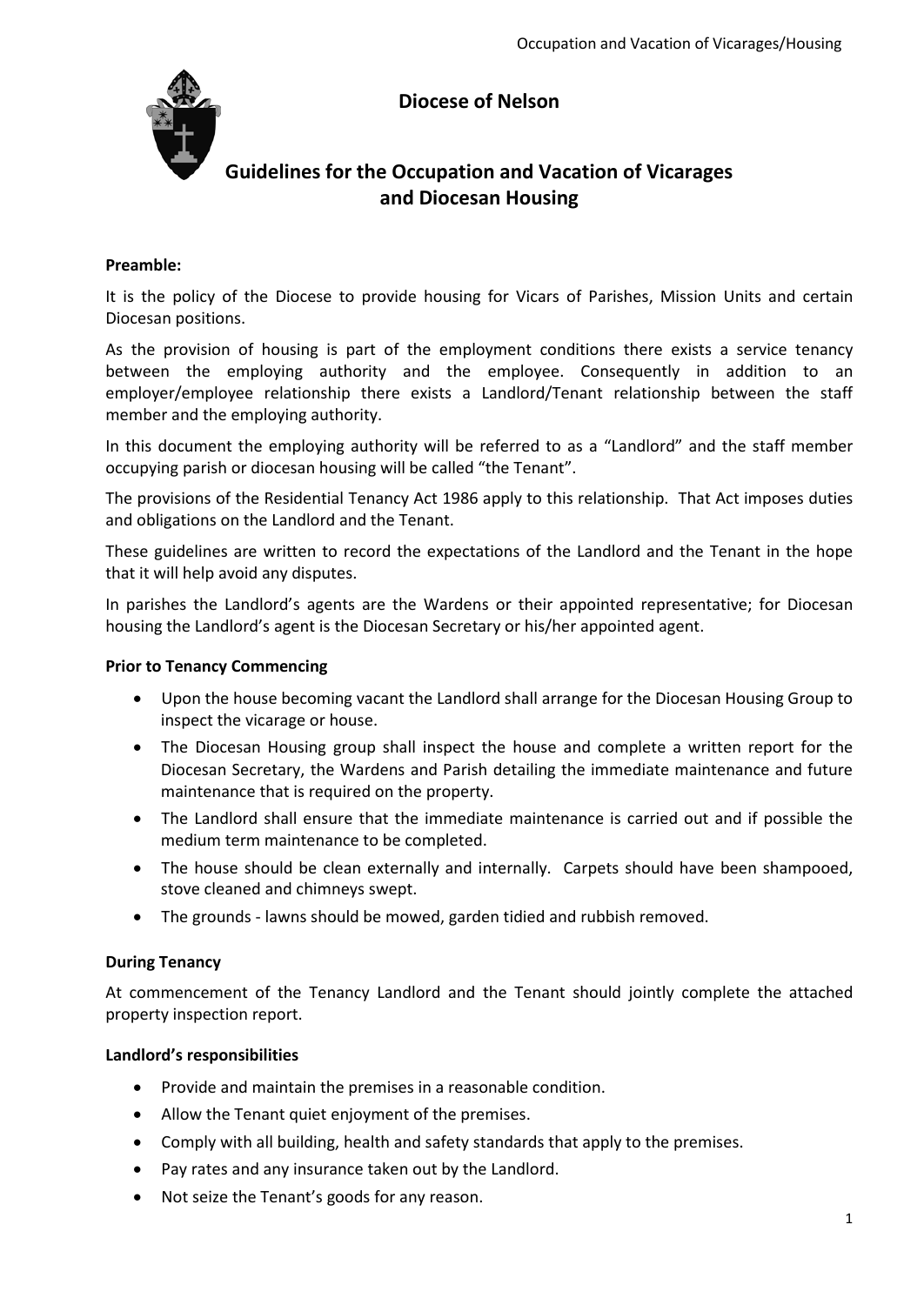Occupation and Vacation of Vicarages/Housing

- Not interfere with the supply of any services to the premises.
- Where applicable, chimneys are sweep annually.

# **Rights of Entry**

The Landlord shall enter the premises only

- With the Tenant's consent at the time of entry
- In an emergency
- For repairs or maintenance from 8.00am to 7.00pm after 24 hours notice
- For inspection of the property or work done by the Tenant from 8.00am to 7.00pm after 48 hours notice
- With the Tenant's prior consent to show the premises to prospective tenants, purchasers or registered valuer. Consent may not be unreasonably withheld but reasonable conditions may be imposed.

# **Tenant's Responsibilities**

- Keep the premises reasonably clean and tidy and notify the Landlord as soon as any repairs are needed.
- Mow any lawns and keep the garden tidy.
- Use the premises principally for residential purposes.
- Not damage or permit damage to the premises and to inform the Landlord of any damage.
- The Tenant is liable for any damage caused through their negligence.
- Any damage caused to the property by domestic pets will have to paid for by the Tenant.
- Not disturb the neighbours or the Landlord's other tenants.
- Not alter the premises without the Landlord's written consent.
- Not use the property for any unlawful purpose.
- Pay electricity, gas and telephone (Tenant liable) charges.
- If the tenancy started before  $1<sup>st</sup>$  December 1996 pay excess water charges. For tenancies starting after 1<sup>st</sup> December 1996 pay for water supplied to the premises if:
	- 1. It is stated in the letter of offer that the Tenant shall pay water charges.
	- 2. The premises have its own water meter.
	- 3. The water supplier charges for water on the basis of metered usage.
- Not sublet or assign the tenancy.

# **Locks**

- Can only be changed with the agreement of both the Tenant and the Landlord.
- Should be provided and maintained in a secure state by the Landlord.

# **At Termination of Tenancy**

At the conclusion of the Tenancy Landlord and the Tenant should again jointly complete the attached property inspection report.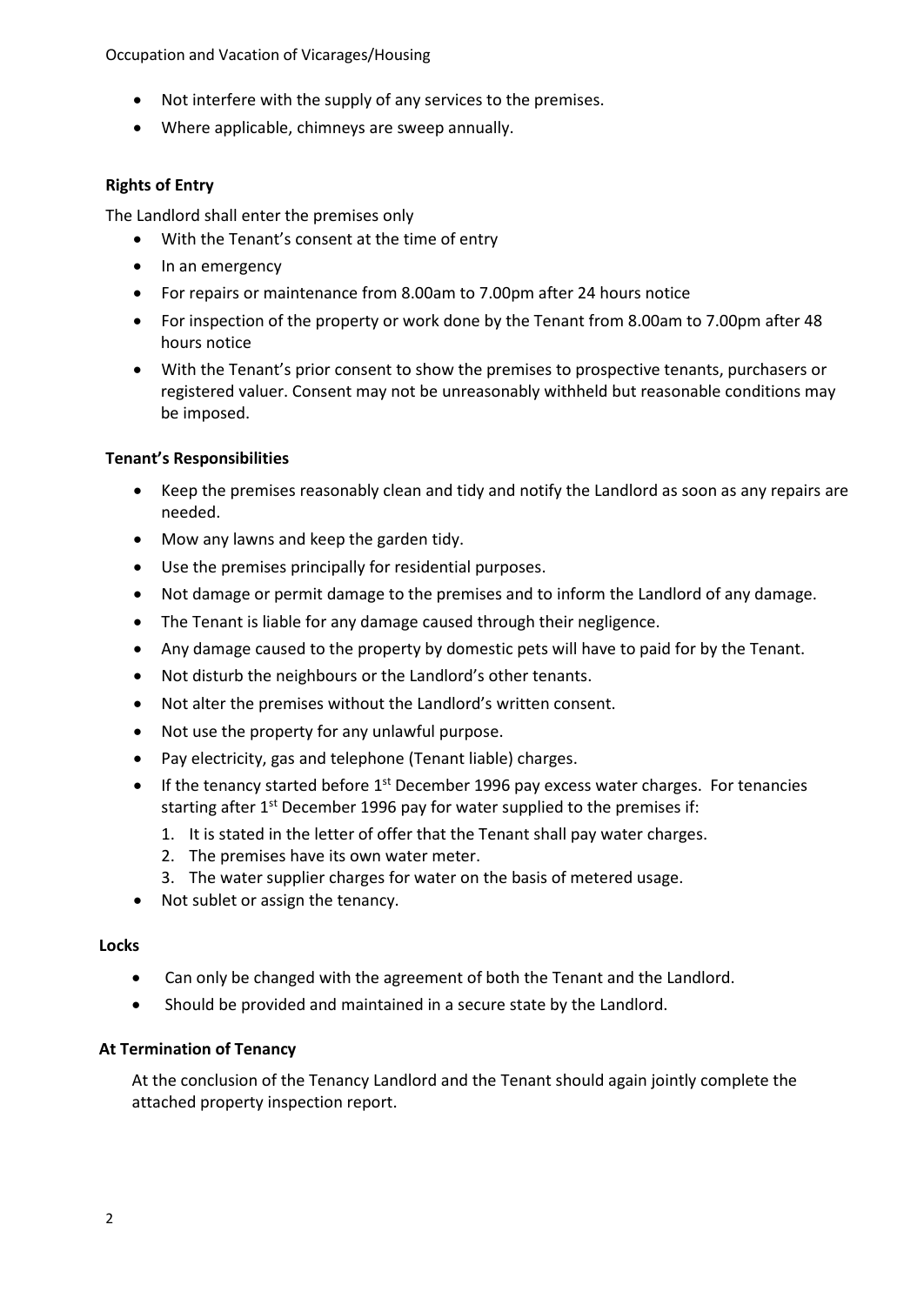# **Tenant Responsibilities**

- Arrange reading of all meters power and water (if applicable)
- Terminate any personally contract services (e.g. Additional phone services, sky services etc.)
- Leave the property clean and tidy and clear of rubbish and possessions at the end of the tenancy.
- Ensure stove has been cleaned
- Arrange for carpets to be shampooed and if necessary treated for fleas.
- At the end of the tenancy leave all keys and such things with the Landlord.
- Leave all chattels supplied with the tenancy.

#### **Dispute Resolution**

Should a dispute arise at any stage of the tenancy between The Landlord and the Tenant and they are unable to resolve the issues by themselves the dispute can be referred to the Diocesan Secretary who will determine the best way to resolve the dispute.

The Diocesan Secretary may appoint a person to mediate the dispute. The Mediator shall in the first instant endeavourer to obtain an agreed resolution of the dispute. If both parties request, the Mediator may decide the dispute, in which case the Mediators decision shall be final and binding. If after a reasonable effort the Mediator has been unable to obtain a resolution to the dispute the Mediator shall make a report together with recommendations for the resolution of the dispute to the Diocesan Secretary. The Diocesan Secretary shall advise the parties of the content of the report and after giving the parties to the dispute an opportunity to respond to the report the Diocesan Secretary shall decide the dispute. Any person aggrieved by the Diocesan Secretary's decision may appeal that decision to Standing Committee.

Nothing in this section of these guidelines abrogates the Landlords or Tenants rights under the Residential Tenancies Act 1986.